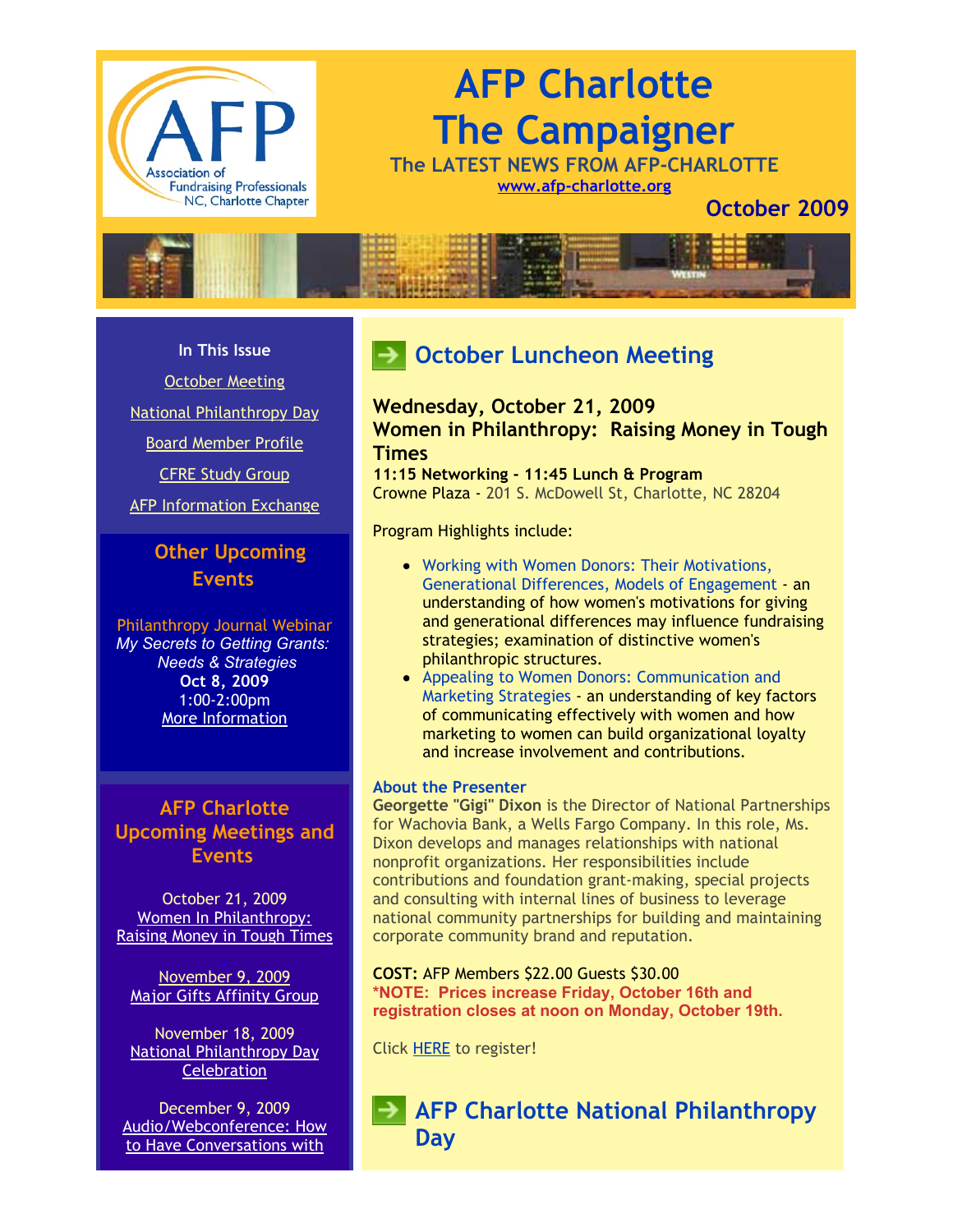#### [Donors About Planned Gifts](http://www.afp-charlotte.org/rsvp_details.html?id=2225)

January 20, 2009 [How to Walk the Walk and Not](http://www.afp-charlotte.org/rsvp_details.html?id=2619) Just Talk the Talk

## Membership Dues Installment Plan

AFP appreciates the economic situation that many members are currently facing and is offering a one-time offer to allow payment of membership dues in six installments. [More Information](http://www.afp-charlotte.org/customers/102012921065393/filemanager/MEMBERSHIP_INSTALLMENT_PLAN.pdf)

### **AFP Charlotte Chapter Executive Referral Service**



Charlotte offers two levels of executive referral service:

AFP-

Position announcement emailed to AFP-Charlotte email list and posted on website.

Position announcement posted on AFP-Charlotte web site only

Job postings will be removed from the web site after being posted for 75 days.

[For More Information and to](http://www.afp-charlotte.org/executivereferrals.html) view available positions

#### **2009 Board Members**

**PRESIDENT** [Beth Fischer, JD, CFRE](mailto:beth.fischer@uncc.edu) *Director of Development Belk College of Business, UNC Charlotte*

Leon and Sandra Levine will serve as honorary chairs for the 18th Annual National Philanthropy Day Awards luncheon to be held on Wednesday, November 18, 2009 from 11:15am - 1:00pm at the Charlotte Convention Center - Ballroom A.

Table sponsorships cost \$350 (table of eight) and individual tickets are \$40/person.

**Interested in becoming a sponsor? Please click [HERE](http://www.afp-charlotte.org/customers/102012921065393/filemanager/2009_NPD_Sponsorship_Form.pdf) to download the opportunities form. Please make note of the deadlines!**

NOTE: If you wish to be included in the invitation as a sponsor, please return the form by **no later than September 25, 2009**.

To be acknowledged at the event with table signage and in the program, **table reservations must be received by October 30, 2009.** 

Please contact [Tiffany Hilson](mailto:thilson@urbanleaguecc.org) at 704.373.2256 ext. 205 if you require more information.

[To purchase individual tickets or table reservations,](http://afp-charlotte.org/rsvp_details.html?id=2526) click here.



National Philanthropy Day®

# Board Member Profile



**Jenni Gaisbauer** is Secretary of the AFP Charlotte Board of Directors. She took an unusual route to development - through competitive sports, growing up in Mendota Heights, MN.

She attended the University of Montana on a four-year tennis scholarship. When she was a senior in college, her parents relocated to

Raleigh and Jenni moved there after graduation, teaching tennis.

She continued her athletic career, attending The Ohio State University, earning her master's degree in sports administration with the goal of becoming an athletic director at a major university.

She was exposed to fund raising profession through assistantship with the Buckeye Club, the fundraising arm of the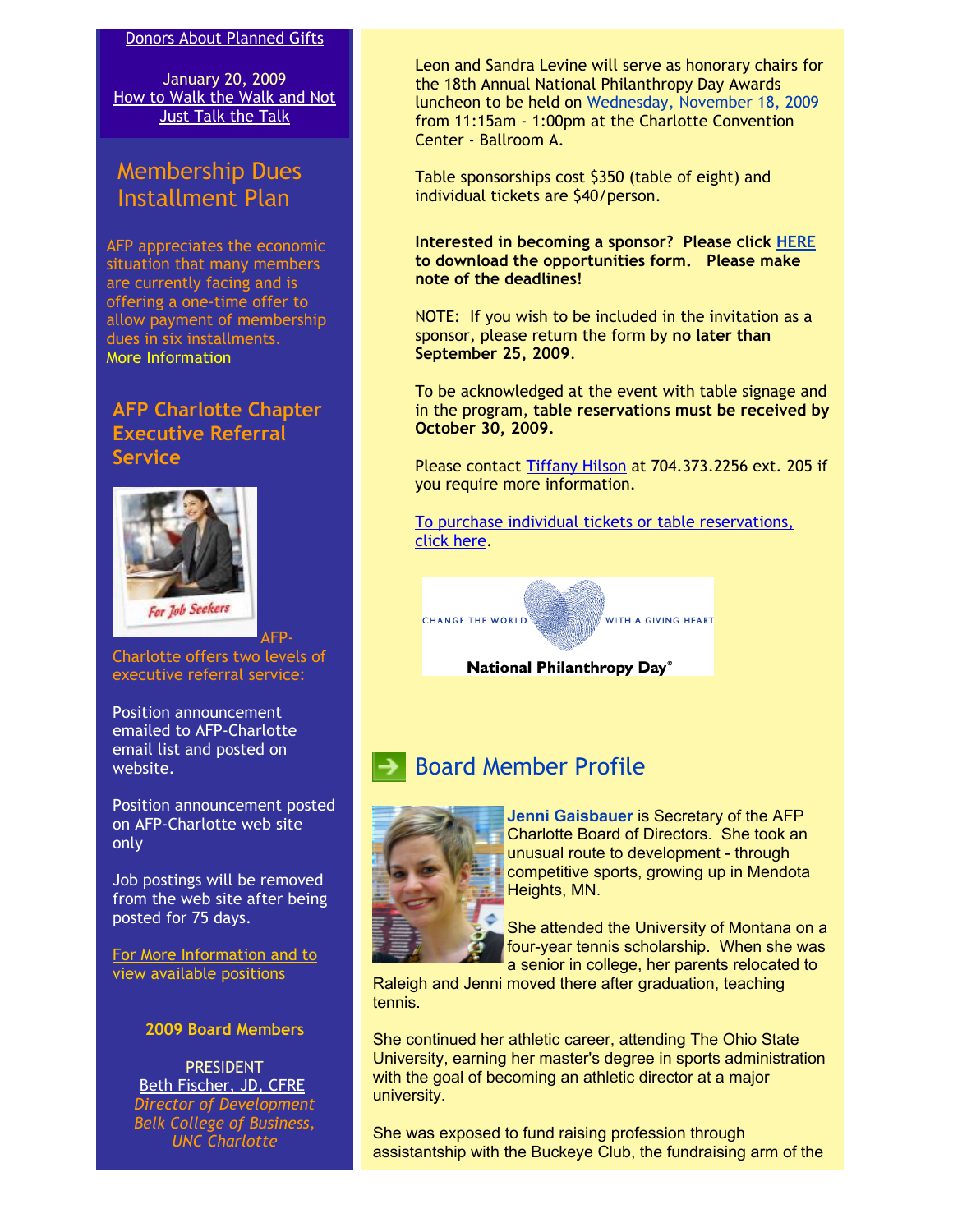PRESIDENT-ELECT [Doug Hartjes, CFRE](mailto:dhartjes@crisisassistance.org) *Development Officer Crisis Assistance Ministry*

**SECRETARY** [Jenni Gaisbauer, CFRE](mailto:jgaisbauer@museumofthenewsouth.org) *Senior Vice President of Development Levine Museum of the New South*

**TREASURER [Jennifer Sheely](mailto:jennifers@holyangelsnc.org)** *Vice President of Development Holy Angels Foundation, Inc.*

PAST PRESIDENT [Nancy McEneny, CFRE](mailto:nmceneny@lifespanservices.org) *Director of Community Affairs & Development LifeSpan*

MARKETING/COMMUNICATIONS [Armen S. Boyajian](mailto:asboyajian@charlottediocese.org) *Director of Leadership Giving Catholic Diocese of Charlotte*

**MENTORING** [Linda Breen](mailto:lbreen@uncc.edu) *Director of Philanthropy College of Education UNC Charlotte*

**MEMBERSHIP** [Michelle Hamilton, CFRE](mailto:mhamilton@crisisassistance.org) *Development Officer Crisis Assistance Ministry*

EXECUTIVE REFERRAL [Todd W. Hartung, Jr.](mailto:Hartungt@queens.edu) *Associate VP Alumni Programs & Annual Giving Queens University of*

*Charlotte*

NATIONAL PHILANTHROPY DAY [Tiffany M. Hilson](mailto:thilson@urbanleaguecc.org) *Vice President - Development & Communications Urban League of Central Carolinas*

EDUCATION, ETHICS & YOUTH IN PHII ANTHROPY [Shannon Hinson](mailto:shinson@thompsoncff.org) *Director of Annual Fund*

*Thompson Child & Family Focus*

university's athletic department.

• Read the entire profile [HERE](http://www.afp-charlotte.org/customers/102012921065393/filemanager/Bd_Profile_Gaisbauer.pdf)

# **BEARGIVE Study Group**

Kathy Larsen has organized a CFRE study group this Fall.

The next meeting is **October 27, 2009** 5:45pm at the Catholic Diocese of Charlotte

Please [contact Kathy](mailto:Kathy.Larson@uncc.edu) if you are interested in learning more or would like to participate.



## $\blacktriangleright$  The AFP Information Exchange: In-Depth Guidance From Your Peers

The AFP Information Exchange, an exclusive benefit for members, offers valuable guidance on fundraising. Two new papers are added each week. Writing an information paper is a great way to provide your unique skills and perspective in a short document (between 750 and 2000 words) that won't take too much time away from your professional and personal responsibilities. Or you can simply submit a paper that's already been published by you or your organization! Consider submitting a paper with your own valuable expertise!

**Need help with** vour next capital campaign?



Visit the AFP Consultar and Resource Directory to choose a qualified consultant.

Read more [HERE.](http://www.afpnet.org/ResourceCenter/ArticleDetail.cfm?PreviewContentItem=9719)

# AFP Members - Share Your Success

Changed jobs recently? Accepted a new challenge? Received an accolade for your work and accomplishments? Let your colleagues and AFP know!

Simply send your current AND new job information (including city and state/province), or information about your recognition, to [ewire@afpnet.org.](mailto:ewire@afpnet.org) Please include the words "member motion" in the subject line.

AND, let us advertise this news locally - email [Armen Boyajian,](mailto:asboyajian@charlottediocese.org) Marketing and Communications Chair, AFP Charlotte.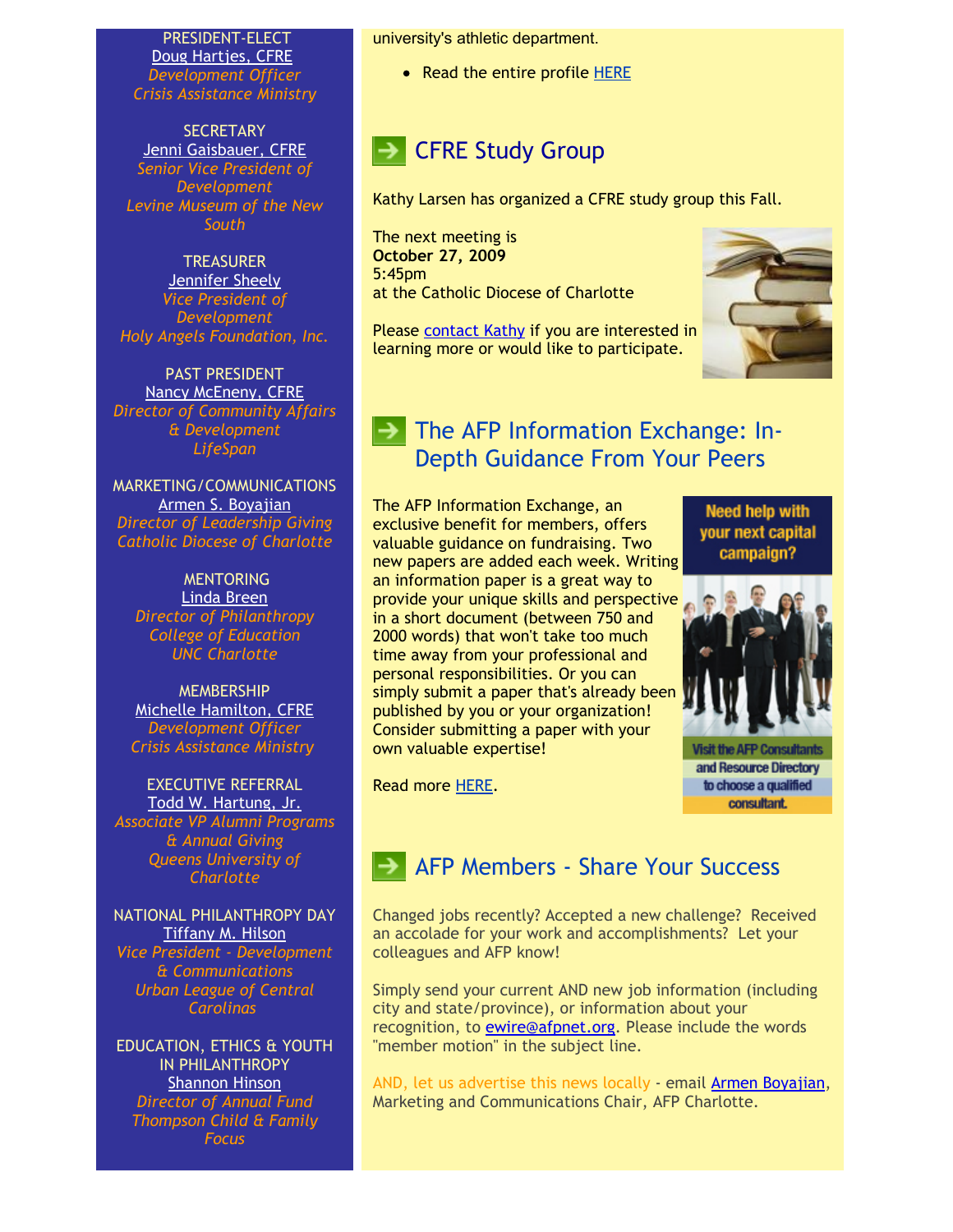#### SENIOR FORUM [Patton McDowell](mailto:PM@pattonmcdowell.com) *Consultant Patton McDowell & Associates, LLC*

**DIVERSITY** [Kishshana Palmer Teele](mailto:kishshana.teele@gmail.com) *Chief Development Officer Big Brothers Big Sisters of Greater Charlotte*

**SCHOLARSHIPS** [Amy Tribble](mailto:amy@cfcrights.org) *Director of Development Council for Children's Rights*

EVERY MEMBER CAMPAIGN Armen S. Boyajian Director of Leadership Giving Catholic Diocese of Charlotte

> Sharon Tripp *Chapter Administrator*

## **Walk-In Policy**

Just a friendly reminder that if you plan on attending our monthly luncheons, please make every effort to register online at www.afp[charlotte.org. This a](http://www.afp-charlotte.org/)llows the Chapter to plan the luncheons in the most efficient and inexpensive way possible.

Stay Tuned...

AFP Charlotte's e-newsletter **The Campaigner** is your resource for the latest news. Forward to a friend & spread the word about our great [organization. Got News? Email](mailto:info@afp-charlotte.org) us

AFP, the Association of Fundraising Professionals, advances philanthropy by enabling people and organizations to practice ethical and effective fundraising. The core activities through which AFP fulfills this mission include education, training, mentoring, research, credentialing and advocacy.